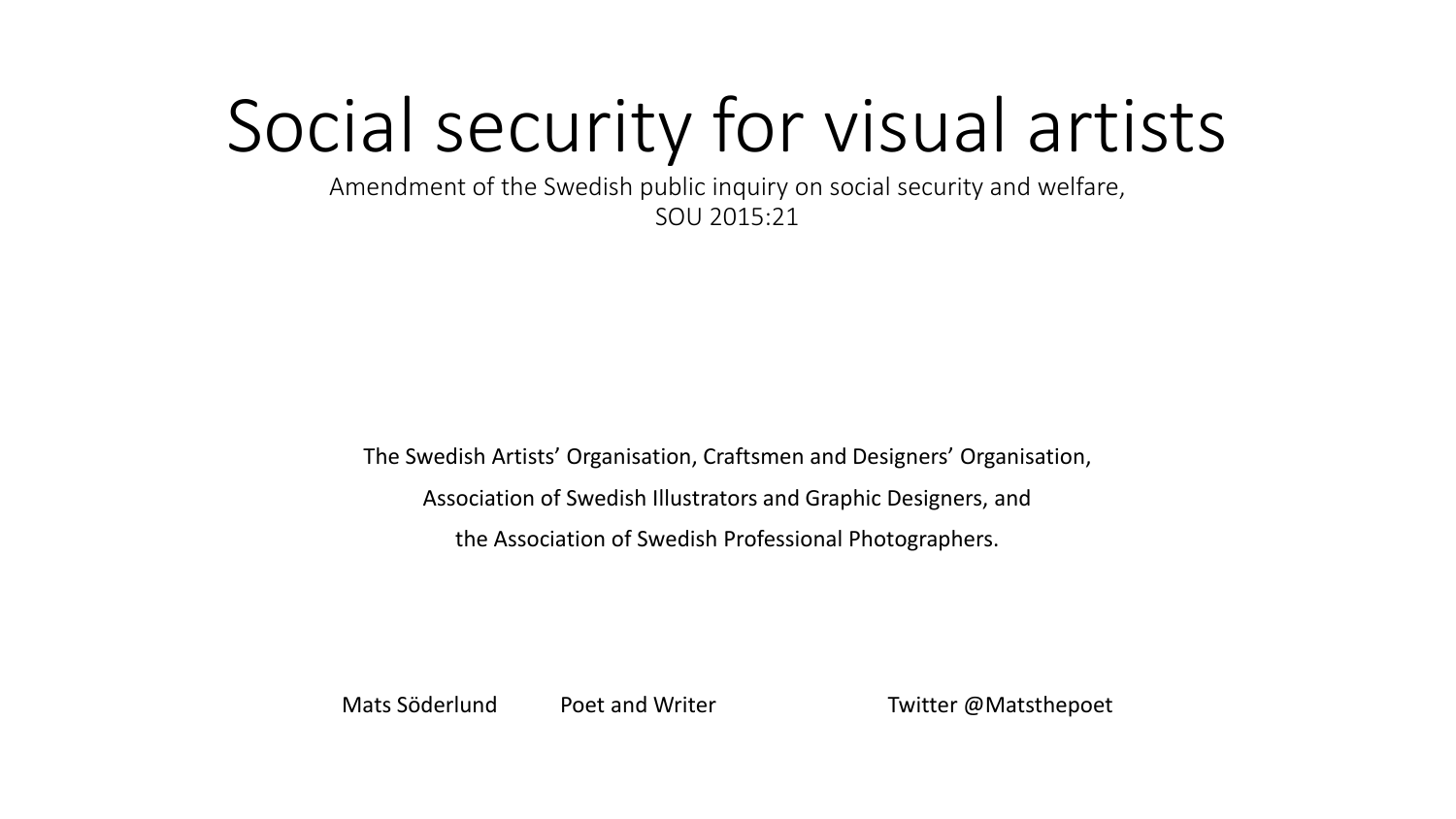### **Summary**

- It is notoriously difficult to adapt an artistic occupation to a general social security system. The same difficulties apply in all countries.
- The 2015 inquiry suggests that actual income before your sickleave, shall determine the size of your compensation. All your seperate employments, regardless of duration, shall count.
- The 2015 inquiry does not take into account that about 80-90 percent of the visual artists run a small proprietorship, and will therefore not benefit from this improvement.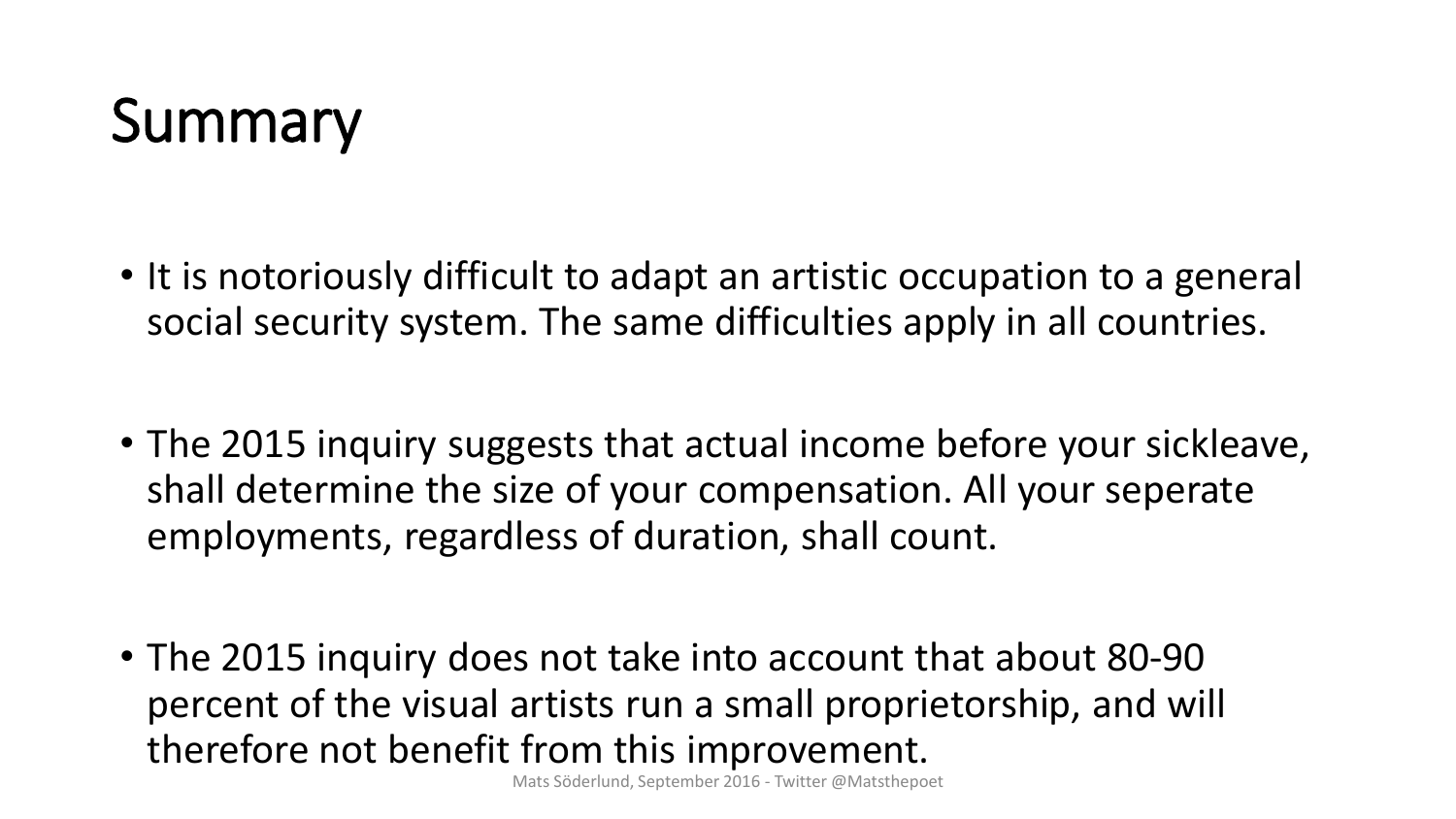## Social and economic reality of visual artists

- Visual artists work an evarage of 47 hours per week (134 percent of full time)
- Visual artists have a taxed median income of 15 000 EUR per year.
- The more time you put into your artistic work, the lower your income.
- Less than 10 percent of the visual artists make more than 3 200 EUR per month.
- 64 percent of the visual artists make less than 1 300 EUR per month.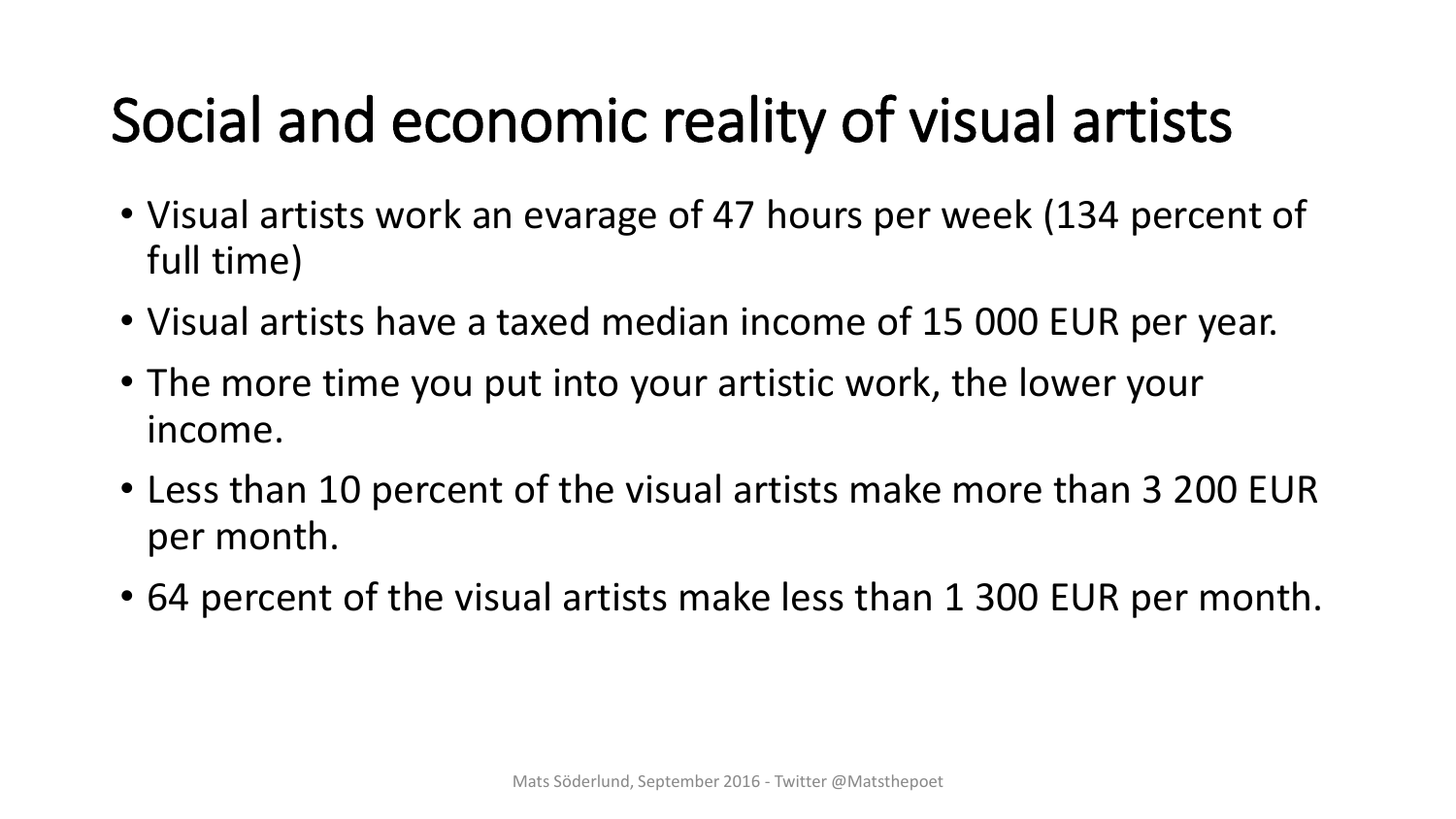# Social and economic reality of visual artists

- 70 percent don´t get any economic compensation when caring for sick children.
- 50 percent don´t get any econonomic compensation when they are sick themselves.
- 67 percent aren´t covered by an unemployment benefit.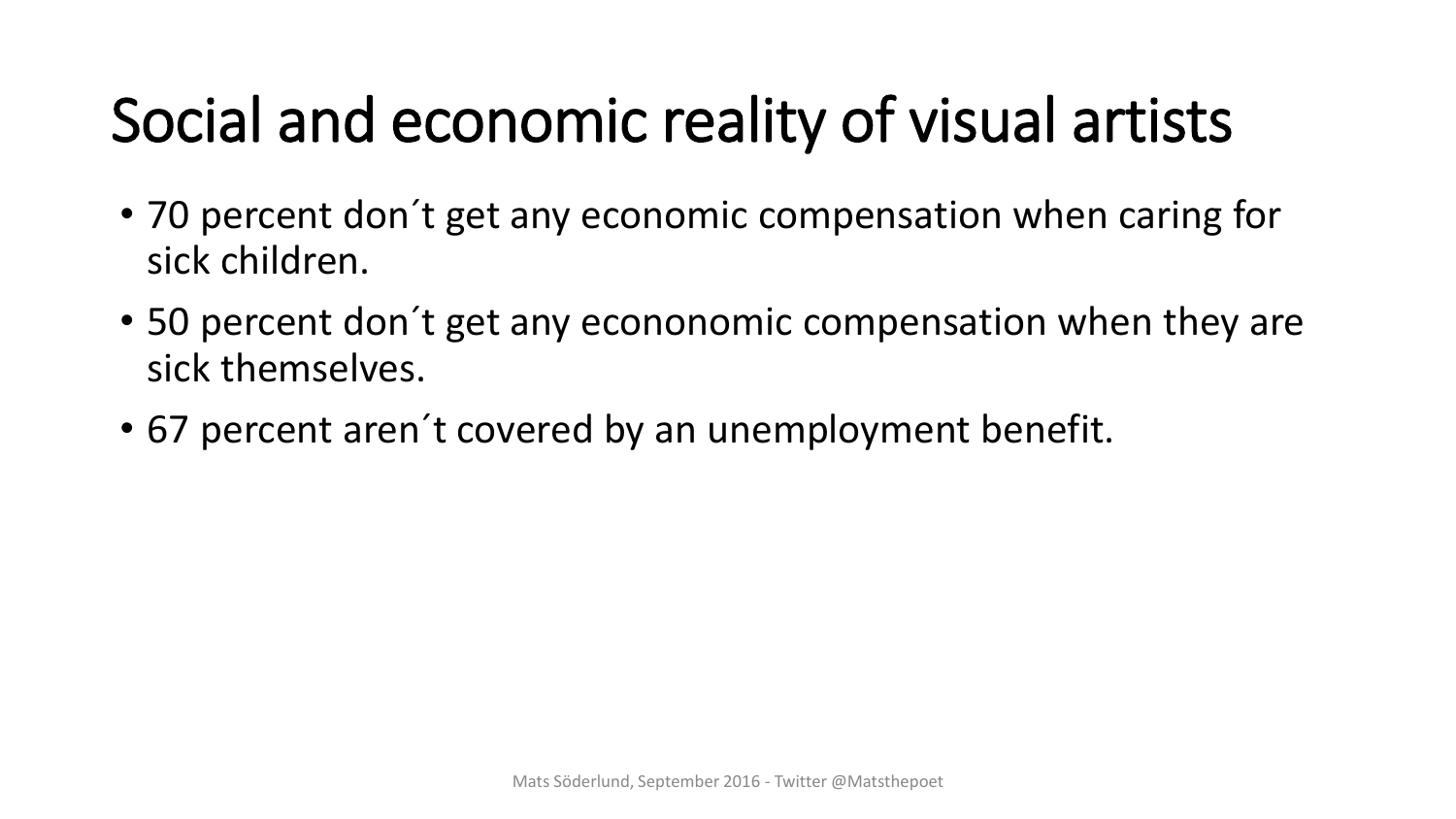# Will the 2015 enquiry improve the welfare of visual artists?

- Artists with an incorporated company yes
- Artists with many short employments yes
- Artists with a small proprietorship (80-90 percent) no
- Artists with short or long term government grants no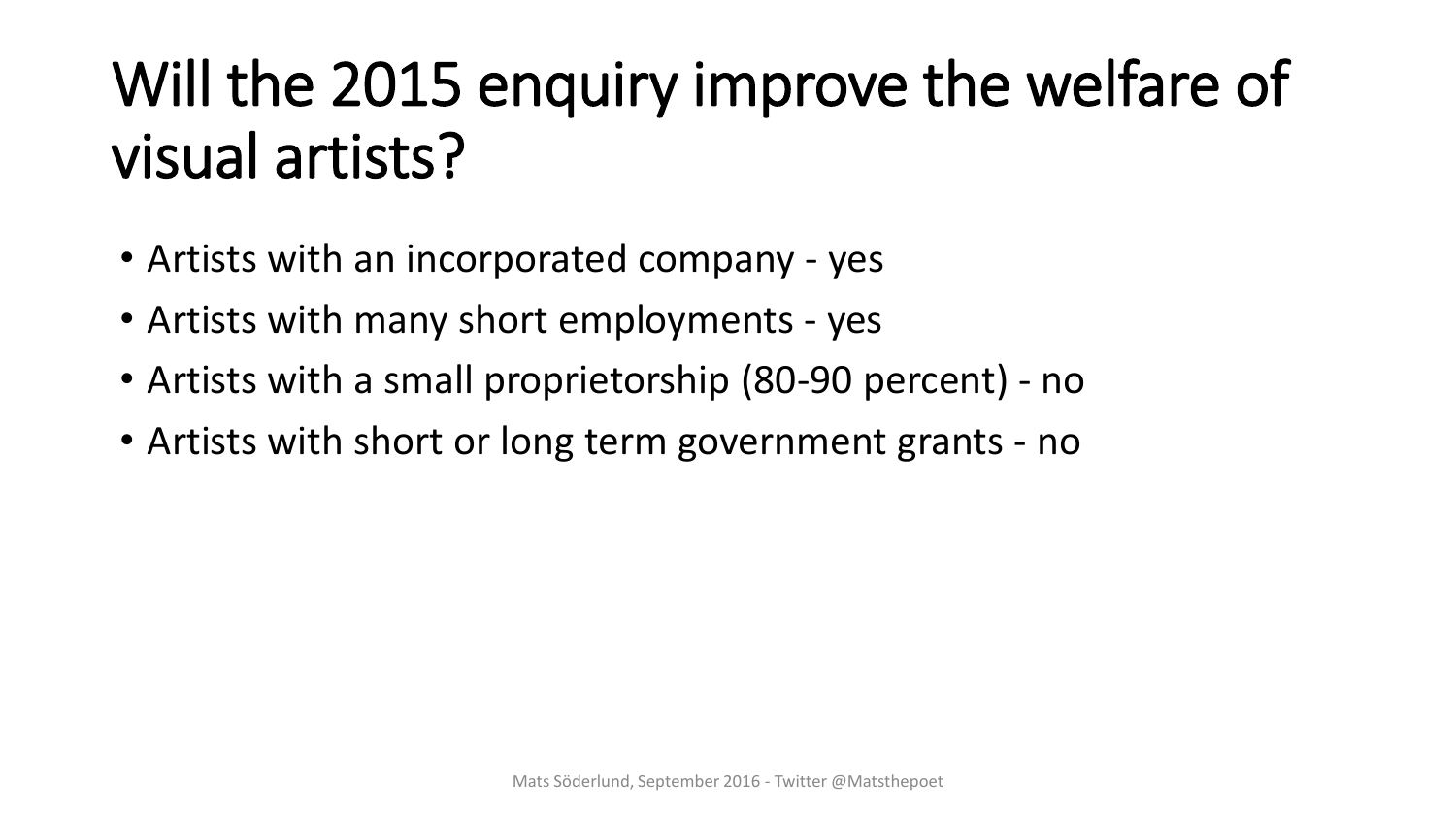#### Amendments to 2015 social security enquiry

*The enquiry should be completed to incorporate small businesses/proprietorships.*

- *Your income should be taken into account regardless of its origin.*
- An artistic business should be permitted to a larger extent during *unemployment benefits.*
- *Government grants and scholarships should be taken in to account when determining the size of your social security benefits.*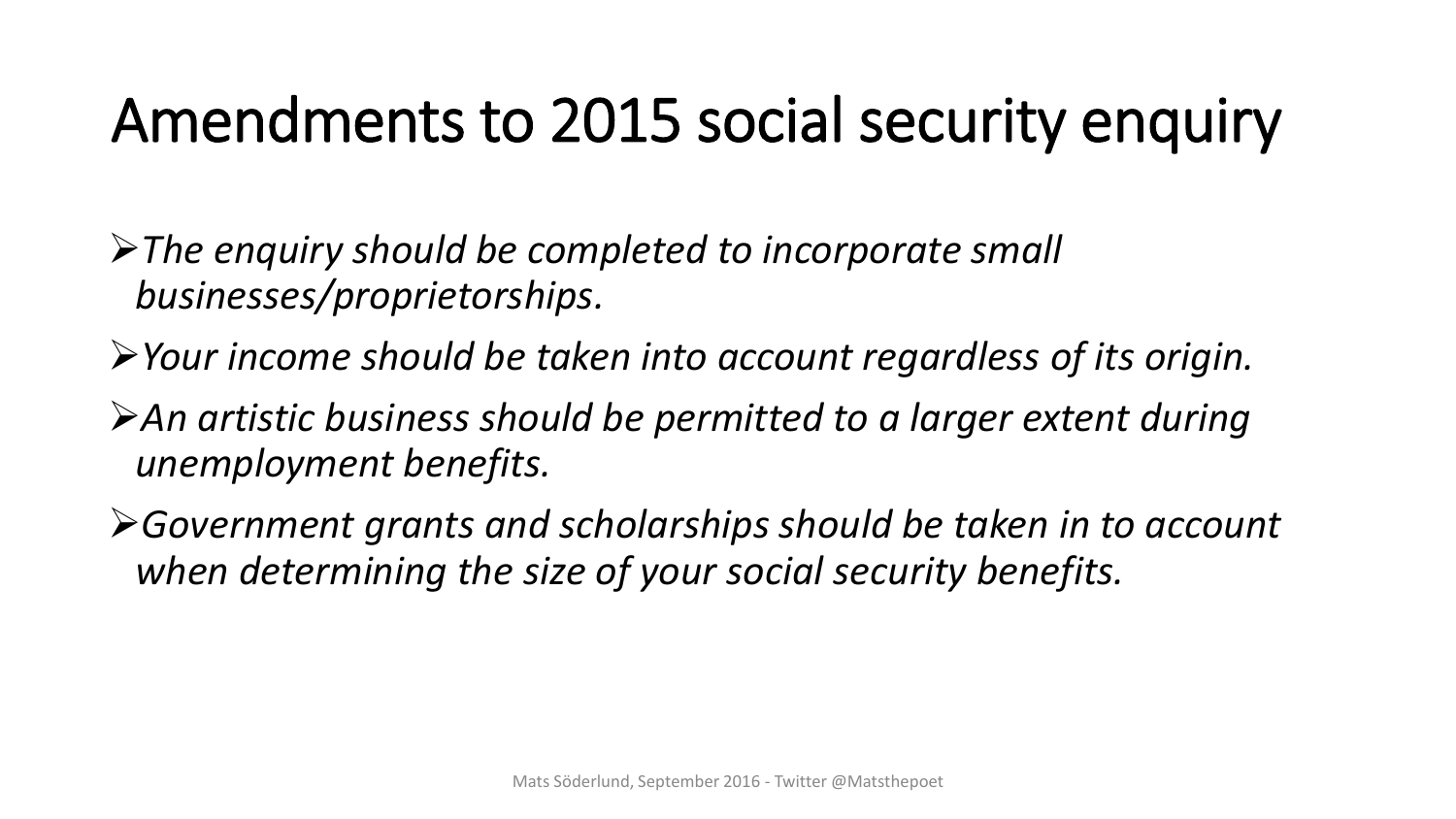#### Amendments to 2015 social security enquiry

*Give artistic small businesses a tax reduction to a braking point at about 20 000 EUR per year.*

- *Allow artistic small businesses a social security benefit based on their gross income to a breaking point at about 20 000 EUR.*
- *Give the social insurance offices an assignment to raise their capacity and competence on the field of artistic enterprises.*